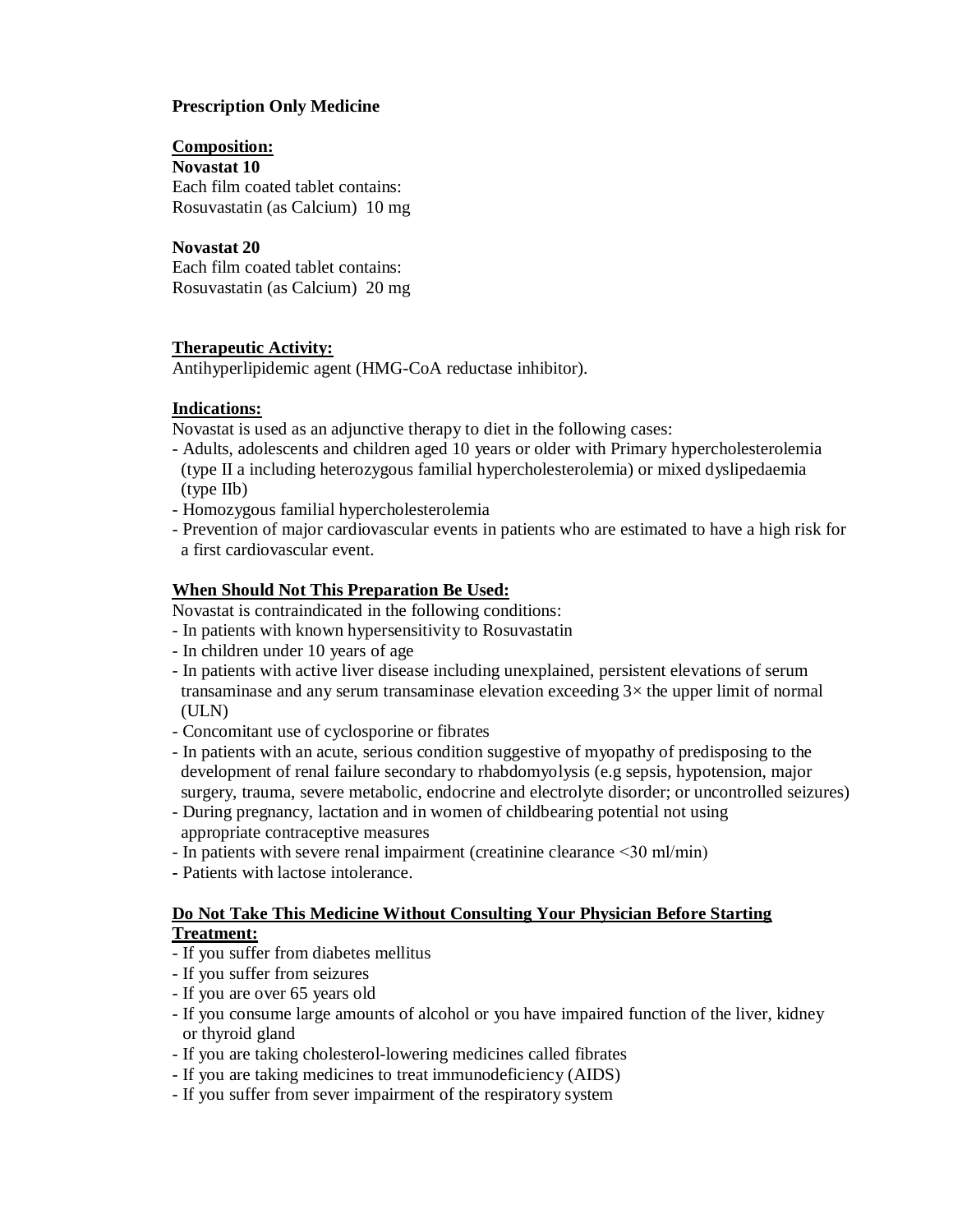- If you have unexplained or persistent muscle pain, or if you or a family member has had muscle problems, muscle pain or weakness in the past, or if you have a history of muscle problems when taking cholesterol-lowering preparations. Tell your doctor if muscle pain or weakness occurs, especially if accompanied by fever, during treatment with this medicine, or if it persists after stopping treatment with Novastat
- If you are sensitive to any food or medicine, inform your doctor before taking the medicine.

# **Warnings and Precautions:**

- Before treatment initiation the patient should be placed on a standard cholesterol-lowering diet that should continue during treatment. The dose should be individualized according to the goal of the therapy and patient response; using consensus guidelines. Novastat may be given at any time of the day, with or without food
- Novastat should be used with caution in patients who consume excessive quantities of alcohol and/or have a history of liver disease
- In small number of patients, statins may affect the liver. This is identified by a simple blood test which checks for increased levels of liver enzymes. For this reason; your doctor will ask you to perform blood tests for liver function before and during treatment with Novastat
- Novastat, as with other HMG-CoA reductase inhibitors, should be prescribed with caution in patients with pre-disposing factors for myopathy/rhabdomyolysis.Such factors include:
- Renal impairment
- Hypothyroidism
- Personal or family history of hereditary muscular disorders
- Previous history of muscular toxicity with another HMG-CoA reductase inhibitor or fibrate
- Alcohol abuse
- Age  $>70$  years
- Situations where an increase in plasma levels may occur
- Concomitant use of fibrates
- Very rare cases of rhabdomyolysis have been reported with the use of Ezitimibe in combination with HMG-COA reductase inhibitors
- Patients should be asked to report inexplicable muscle pain, weakness or cramps immediately particularly if associated with malaise or fever.CK levels should be measured in these patients. Therapy should be discontinued if CK levels are markedly elevated (˃5XULN) or if muscular symptoms are severe and cause daily discomfort (even if CK levels are  $\leq 5x$ ULN). If symptoms resolve and CK levels return to normal, then considerations should be given to reintroducing Novastat or an alternative HMG-CoA reductase inhibitor all the lowest dose with dose monitoring. Routine monitoring of CK levels in asymptomatic patients is not warranted. There have been very rare reports of an immune-mediated necrotising myopathy (IMNM) during or after treatment with statins.IMNM is clinically characterized by proximal muscle weakness and elevated serum creatinine kinase, which persist despite discontinuation of statin treatment
- Novastat is contraindicated in pregnancy and lactation. Women of child-bearing potential should use appropriate contraceptive measures
- While you are under treatment with Novastat, your doctor will monitor you closely if you have diabetes or are at risk of developing diabetes. You are likely to be at risk of developing diabetes if you have high levels of sugar and fats in your blood or you are overweight and have high blood pressure.

### **Side Effects:**

In addition to the desired effects of Novastat, some side effects may occur during the course of treatment such as: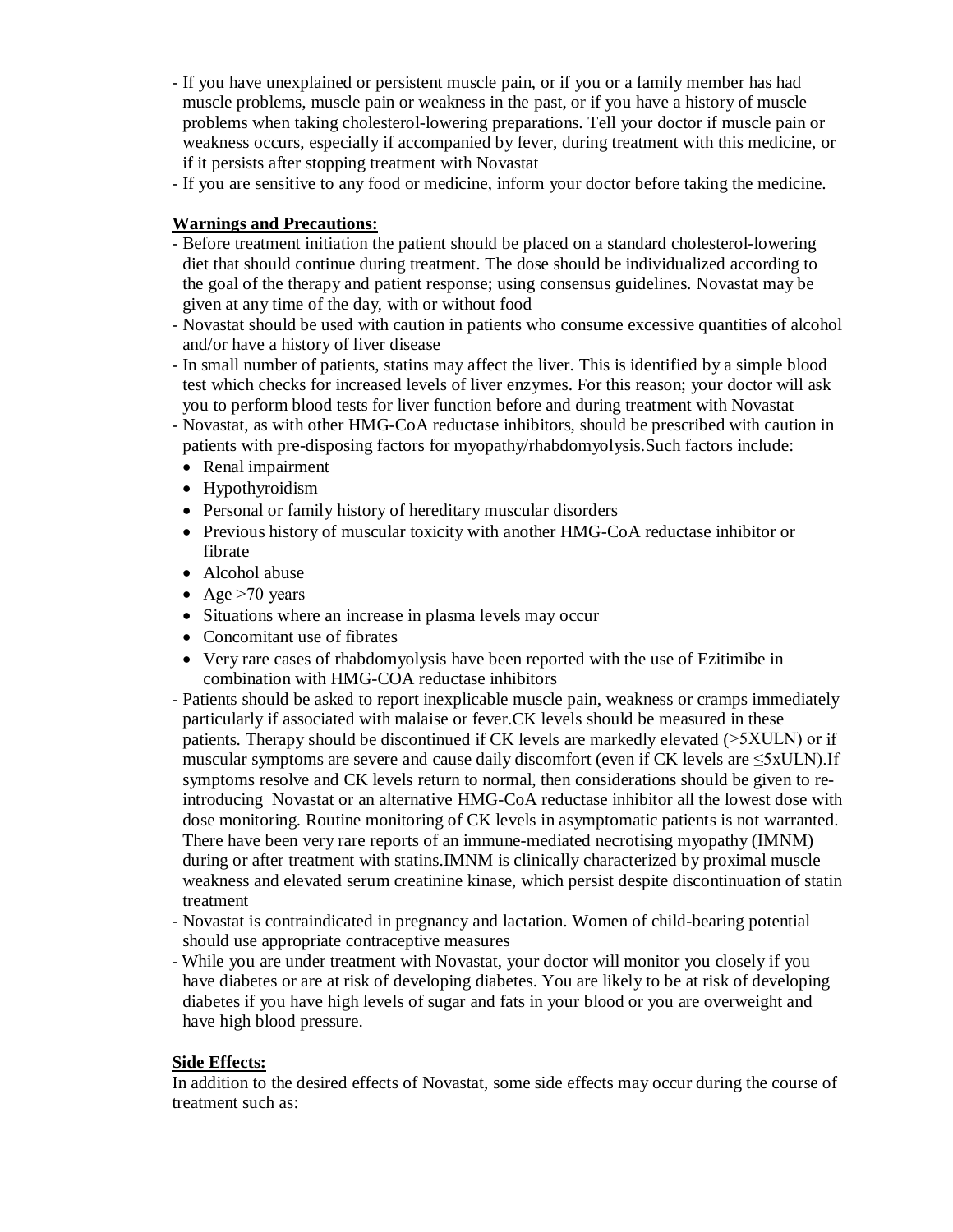**Common side effects:** Diabetes mellitus, headache, dizziness, constipation, nausea, abdominal pain, myalgia, and asthenia

**Uncommon side effects:** Pruritis, rash, and urticaria

**Rare side effects:** Thrombocytopenia, hypersensitivity reactions including angioedema, pancreatitis, increased hepatic transaminases, myopathy (including myositis), and rhabdomyolysis

**Very rare side effects:** Polyneuropathy, memory loss, jaundice, hepatitis, arthralgia, haematuria, and gynaecomastia.

### **Drug Interactions:**

If you are taking another medicine concomitantly or if you have just finished treatment with another medicine, inform your physician in order to prevent hazards and lack of efficacy resulting from drug interactions. This is especially important for the following drugs: Transporter protein inhibitors, Cyclosporine, Gemifibrozol and other lipid lowering products, Protease inhibitors. Antacid, Erythromycin, Vitamin K antagonists, Oral contraceptives, Hormone replacement therapy, Niacin, Fibrates, Digoxin, and Azole Antifungal. Ezitimibe: Concomitant use of 10 mg Novastat and 10 mg Ezetimibe resulted in increase in AUC of rosuvastatin in hypercholesterolaenic subjects. Apharmacodynamic interaction in term of efficacy & adverse effect, can not be ruled out (see warning and precautions for use).

# **How Will This Medicine Affect Your Daily Life:**

Novastat is unlikeley to affect the ability to drive and use machines.When driving vehicles or operating machines,it should be taken into account that dizziness may occur during treatment.

# **To Avoid Poisoning:**

- 1. Keep the medicine out of the reach of children
- 2. If an excessive dose is taken, or if a child swallowed the medication accidentally seek help at an emergency and take the remaining medicine with you
- 3. Do not induce vomiting without consulting the physician
- 4. Do not take your medication in the dark, always read the label and make sure you are using the right medication
- 5. Always notice the expiry date and never use the medicine after the mentioned date
- 6. Avoid exposure of the drug to excessive heat and humidity during storage
- 7. Use the drug only as prescribed. In the case any adverse effect not mentioned in this leaflet develops, discontinue use and consult your physician.

### **How can you contribute to the success of the treatment?**

- Complete the full course of treatment as instructed by the doctor. Even if there is an improvement in your health, do not discontinue using this medicine before consulting your doctor
- Take the drug at about the same time each day
- It is important to the patient to make some modalities such as: Dietary changes (diet with low saturated fats and cholesterol), weight control, regular exercise and smoking cessation.

# **Dosage And Directions For Use:**

- The dose is according to physician's instructions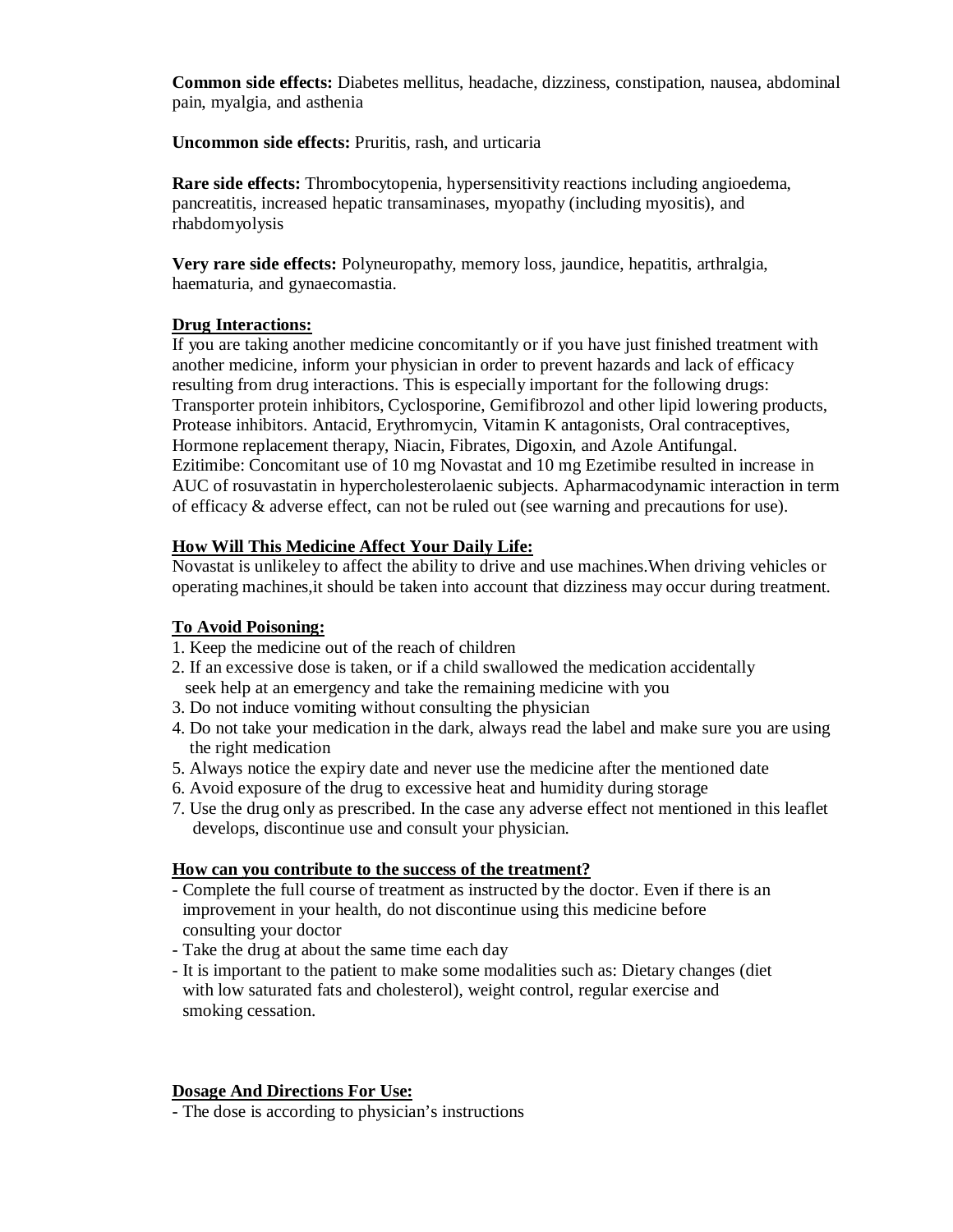- This medicine is not usually intended for administration in children under 10 years of age
- Novastat tablets can be taken with or without food
- Take Novastat tablets with a glass of water
- Do not alter the dose or stop treatment without consulting your physician
- If you are taking antacids, take them at least 2 hours after taking Novastat
- Never take more than one dose of Novastat daily.

#### **Overdose:**

There is no specific treatment in the event of overdose.The patient should be treated symptomatically and supportive measures instituted as required.Liver function and CK levels should be monitored.Haemodialysisis unlikely to be of benefit.

#### **Missed Dose:**

- Take the missed dose as soon as you remember, unless it is the time for your next dose, skip the missed one and continue as your regular dose schedule
- Do not double the dose to make up the missed dose.

#### **Storage:**

Store in a cool place at temperature below 30°C.

#### **Presentation:**

Novastat 10: A box of 30 film coated tablets Novastat 20: A box of 30 film coated tablets



 $\sqrt{\frac{1}{1}}$ Beit Jala Pharmaceutical Co.

81, Al-Madaress Str. P.O. Box 58 Beit Jala - Palestine Http: //www.beitjalapharma.com

1401330-1

**نوڤاستات أقراص مغلفة** 

**ملزم بوصفة طبیة**

**التركیبة الدوائیة: نوڤاستات ١٠**  یحتوي القرص المغلف الواحد على: روسوٌڤاستاتین (كالسیوم)

**نوڤاستات ٢٠**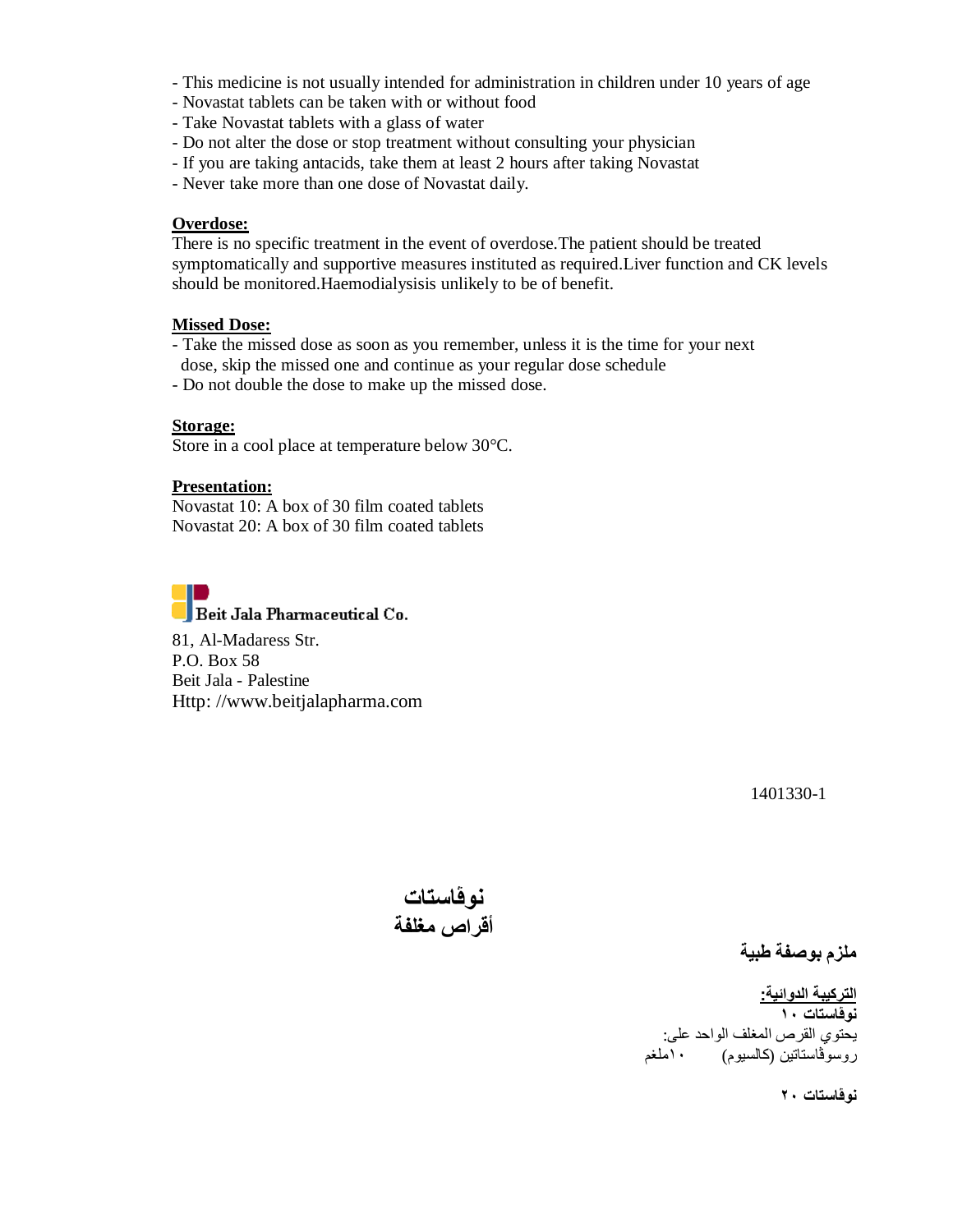یحتوي القرص المغلف الواحد على: روسوڤاستاتین (كالسیوم) ٢٠ ملغم

**الفاعلیة العلاجیة:**

مضاد لإرتفاع الدھنیات في الدم (مثبط إنزیم reductase CoA-HMG (.

**الاستعمالات:**  یستخدم نوڤاستات كعلاج مساعد لنظام الحمیة في الحالات التالیة: - الكبار ، البالغین و الأطفال عمر ١٠ سنوات أو أكبرالذین یعانون من ارتفاع نسبة كولسترول الدم (النوع a II الذي یشمل ارتفاع نسبة كولسترول الدم الناتج عن عوامل غیر متماثلة وراثیة) أو ارتفاع الدھون المختلط (النوع b II ( - ارتفاع نسبة كولیسترول الدم الناتج عن عوامل متماثلة وراثیة - الوقایة من المشاكل القلبیة الوعائیة الكبرى لدى المرضى الذین یحتمل أن یكونوا أكثر عرضة لحدث قلبي وعائي أولي.

**متى یمنع استعمال ھذا العلاج:**

یمنع استخدام نوڤاستات في الحالات التالیة: - لدى المرضى الذین یعانون من حساسیة معروفة للروسوڤاستاتین - لدى الأطفال دون عمر ١٠ سنوات - لدى المرضى الذین یعانون من مرض الكبد النشط الذي یشمل وجود زیادة مستمرة غیر معروفة الأسباب في مستویات ترانس أمینیز في الدم و أي إرتفاع لمستویاتھ یتعدى ٣ أضعاف الحد الأقصى المسموح بھ ل (ULN ( - الاستخدام المرافق للفیبرات أوالسایكلوسبورین - لدى المرضى الذین یعانون من حالة حادة و خطیرة تتمثل باعتلال عضلي مھیئ لتطور فشل كلوي ثانوي أو انحلال الربیدات (مثلا ً تعفن الدم،انخفاض ضغط الدم، جراحة عامة، صدمة، خلل أیضي خطیر متعلق بالغدد الصماء و الإلكترولایتات ; أو نوبات صرع غیر مسیطر علیھا) - خلال فترة الحمل، الإرضاع أو لدى النساء في سن الخصویة اللواتي لا یستعملن وسائل منع حمل ملائمة - لدى المرضى الذین یعانون من اختلال كلوي حاد (تصفیة الكریاتینین ˃ ٣٠ مللتر/ دقیقة) - المرضى الذین یعانون من عدم تحمل اللاكتوز.

# **لا تستخدم ھذا الدواء دون استشارة طبیبك قبل بدء العلاج:**

- إذا كنت تعاني من مرض السكري - إذا كنت تعاني من نوبات صرع - إذا كنت فوق عمر ٦٥ سنة - إذا كنت تستھلك كمیات كبیرة من الكحول، أو كنت تعاني من خلل في وظیفة الكبد ،الكلیة أو الغدة الدرقیة - إذا كنت تتناول أدویة لخفض الكولسترول التي تعرف بالفیبرات - إذا كنت تتناول أدویة لعلاج نقص المناعة ( إیدز.) - إذا كنت تعاني من خلل شدید في جھاز التنفس - إذا كان لدیك ألم مجھول السبب أو ألم متواصل في العضل أو إذا عانیت أنت أو أحد أفراد عائلتك في الماضي من مشاكل في العضلات، ألم في العضلات أو وھن العضلات ، أو إذا كان لدیك سابقة لمشاكل في العضلات عند تناول مستحضرات لخفض الكولسترول .یجب إبلاغ الطبیب إذا ظھر ألم أو ضعف عضلاتخاصة ً إذا ترافق مع سخونة خلال العلاج بھذا الدواء، أو إذا استمر بعد توقف العلاج بنوڤاستات - إذا كنت تعاني من حساسیة لأي طعام أو دواء، أعلم طبیبك بذلك قبل تناول الدواء.

#### **التحذیرات و الاحتیاطات:**

- قبل البدء بالعلاج یجب أن یوضع المریض على حمیة غذائیة خافضة للكولیستیرول ویجب أن تستمر خلال فترة العلاج. یجب أن تحدد الجرعة بناءً على الھدف من العلاج و استجابة المریض عن طریق إرشادات محددة. یمكن أن یُعطى نوڤاستات في أي وقت من الیوم مع أو بدون الطعام - یجب أن یُستخدم نوڤاستات بحذر من قبل المرضى الذین یستھلكون كمیات كبیرة من الكحول مع/او تاریخ لمرض كبدي - في عدد قلیل من المرضى قد تؤثر الستاتینات على الكبد. یتم تشخیص ذلك من خلال فحص دم بسیط یفحص ارتفاع إنزیمات الكبد .لذلك، سوف یطلب منك الطبیب القیام بفحوصات لوظائف الكبد، قبل و خلال العلاج بنوڤاستات - كمثبطات إنزیم reductase CoA-HMG الأخرى یجب أن یوصف نوڤاستات بحذر للمرضى الذین لدیھم عوامل مھیئة

لاعتلال عضلي/انحلالللرُّ بَيْدَ ات هذه العوامل تشمل:

- إختلال كلوي
- قصور في عمل الغدة الدرقیة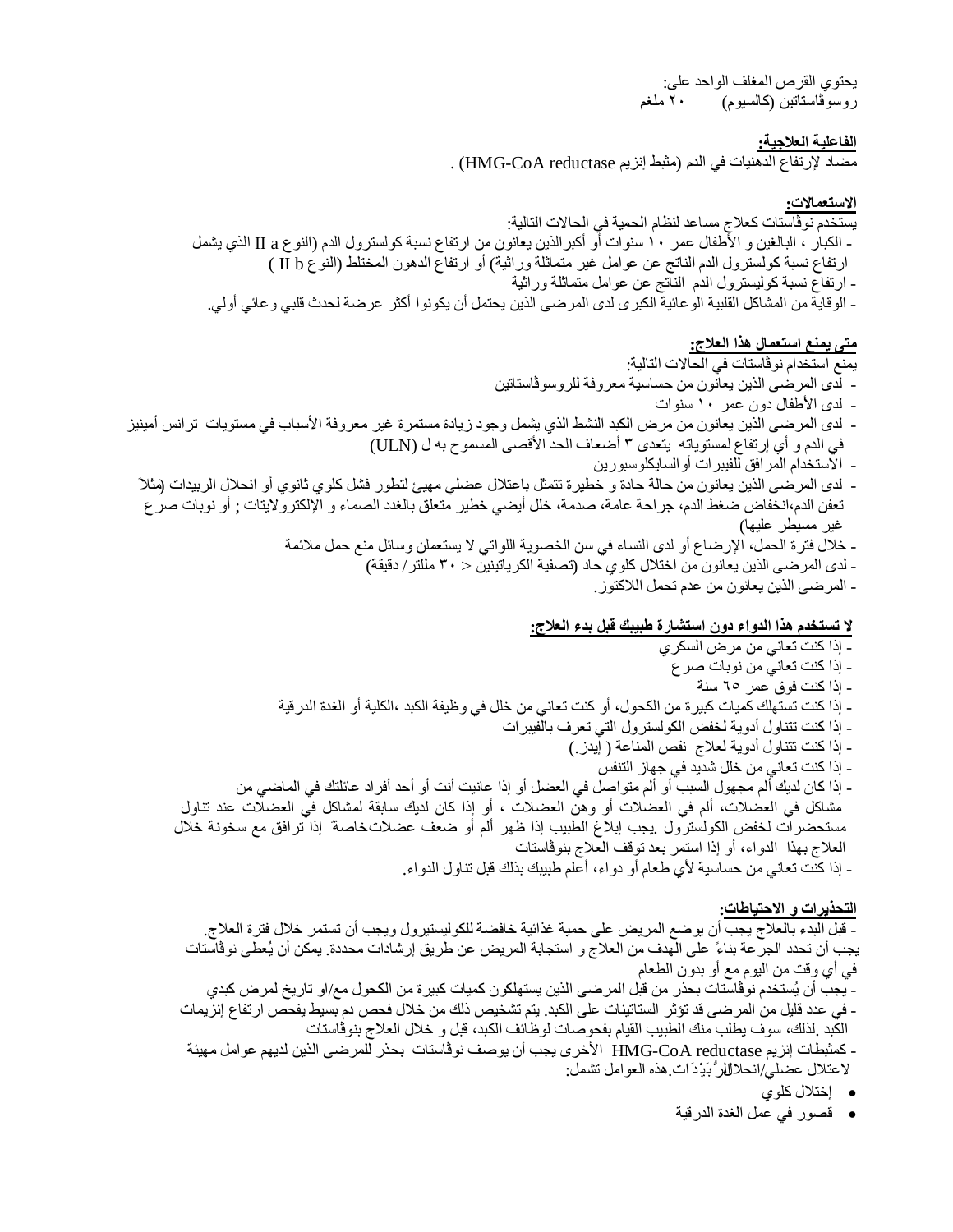- سابقة عائلیة أو شخصیة لمشاكل وراثیة في العضلات
- سابقة لتسمم عضلي بمثبط إنزیم reductase CoA-HMG آخر أو فایبریت
	- إدمان الكحول
	- عمر ˂ ٧٠ سنة
	- الحالات التي یحدث فیھا إرتفاع في مستویات البلازما
		- الإستعمال المرافق للفایبریت
- لقد تم الإبلاغ عن حالات نادرة جدا ً من انحلاللار ً بَیْدَ ات عند الإستخدام المتز امن للازتیمیب مع مجموعة مثبطات أنزیم HMG-COA reductase

- یجب على المرضى الإبلاغفورا ً عن وجع عضلي غیر مفسر،ضعف أو تقلصات ، خاصة ً إذا ترافق مع توّ عك أو حمى. یجب قیاس مستویات CK لدى ھؤلاء المرضى. یجب إیقاف العلاج إذا كانت مستویات CK مرتفعة بشكل ملحوظ (˂ 5ULNx (أو إذا كانت الأعراض العضلیة خطیرة و تسبب إزعاج یومي (حتى لو كانت مستویات CK **≥** 5ULN(.إذا اختفت الأعراض و عادت مستویات CK للطبیعي یجب إعطاء إعتبارات لإعادة إعطاء نوڤاستات أو مثبط إنزیم -HMG CoA بدیل بأقل جرعة و مع مراقبة الجرعة. المراقبة الدوریة لمستویات CK عند المرضى عدیمي الأعراض غیر مضمونة. كان ھناك تقاریر نادرة عن إعتلال عضلي تقرحي بواسطة المناعة خلال أو بعد العلاج بالستاتینات.یتمیزالإعتلال العضلي التقرحي بواسطة المناعة سریریا ً بضعف في العضلات القریبة و إرتفاع مستوى الكریاتینین كاینایز في الدم، الذي یستمر بالرغم من إیقاف العلاج بالستاتینات - یمنع استخدام نوڤاستات في الحمل و الرضاعة. یجب على النساء المتوقع حملھن استخدام وسائل منع حمل مناسبة

- سیقوم طبیبك خلال فترة العلاج بمراقبة إذا كنت تعاني من السكريأو إذا كنت معرضا ً لخطر تطور السكري .من المحتمل أن تكون معرضا ً لخطر تطور السكري إذا كنت تعاني من مستویات مرتفعة من السكر و الدھون في الدم، أو إذا كنت تعاني من السمنة المفرطة و ارتفاع ضغط الدم.

> **الأعراض الجانبیة:**  إضافة إلى التأثیرات العلاجیة المرغوبة للنوڤاستات، قد تحدث بعض الأعراض الجانبیة خلال فترة العلاج مثل: **أعراض جانبیة شائعة:** سكري، صداع، دوخة، إمساك، غثیان، ألم في البطن، ألم عضلي و وھن

> > **أعراض جانبیة غیر شائعة:** حكة، طفح جلدي وشرى

**أعراض جانبیة نادرة:** انخفاض صفیحات الدم، أعراض تحسسیة تشمل وذمة وعائیة، إلتھاب البنكریاس، إرتفاع ترانسامینیز الكبدي، اعتلال عضلي (یشمل إلتھاب عضلي) و انحلالالرُّ بَیْ د َ ات

**أعراض جانبیة نادرة جداً :**اعتلال الأعصاب، فقدان الذاكرة، یرقان، إلتھاب الكبد، ألم مفصلي، بول دموي و تضخم الثدي عند الرجال.

### **التفاعلات بین الادویة:**

ٳذا كنت تستخدم دواءً آخرا ً في نفس الوقت أو كنت قد انتھیت مؤخرا ً من العلاج بدواء آخر، فاعلم طبیبك بذلك لتجنب المخاطر وقلة نجاعة العلاج التي تنتج من التفاعلات بین الادویة. ھذا مھم خاصة للأدویة التالیة: مثبطات البروتین الناقل، السیكلوسبورین، جمفیبروزول و خافضات الدھون الأخرى، مثبطات الأنزیم البروتیني، مضادات الحموضة، إریثرومایسین، مثبطات ڤیتامین K، أقراص منع الحمل التي تؤخذ عن طریق الفم ، علاج ھورموني بدیل، نیاسین، فایبرات، دجوكسین، و مضادات الفطریات من فصیلة أزول. إزیتیمیب: إن الإستخدام المتزامن لدواء النوفاستات مع الإزتیمیب یؤدي الى زیادة المساحة تحت المنحنى للروسیوفاستاتین عند المرضى الذي یعانون من إرتفاع الكولسترول في الدم، لذا فإن ھذا التفاعل الدوائي یؤدي الى الزیادة في الفعالیة بالإضافة الى احتمالیة الزیادة في الأعراض الجانبیة (الرجوع الى التحذیرات والاحتیاطات)

# **كیف یؤثر ھذا الدواء على حیاتك الیومیة:**

من غیر المرجح أن یؤثر نوڤاستات على القدرة على القیادة و استخدام الآلات. عند قیادة المركبات او تشغیل الماكینات یجب أن یؤخذ في الاعتبار أنھ قد تحدث دوخة أثناء العلاج.

### **لتجنب التسمم:**

.١ احفظ الدواء بعیدا ً عن متناول أیدي الاطفال

.٢ ٳذا تناولت جرعة زائدة أو ٳذا تناول طفل الدواء عن طریق الخطأ، یجب التوجھ مباشرة الى قسم الطوارئ مع أخذ الكمیة المتبقیة من الدواء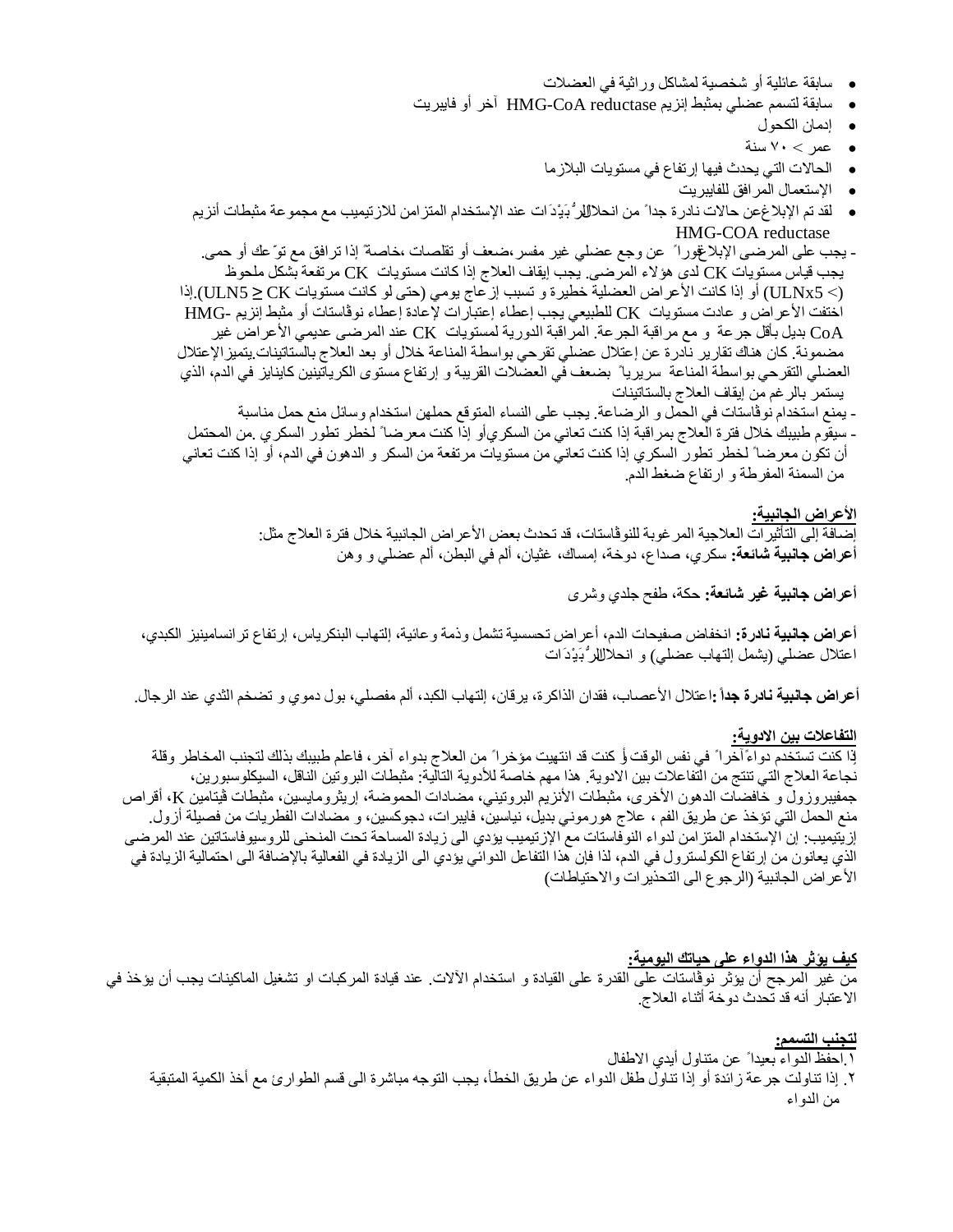- .٣ لا تحاول احداث التقیؤ دون استشارة الطبیب .٤ لا تتناول دواءك في الظلام واقرأ التعلیمات لتتأكد انك تأخذ الدواء الموصوف لك .٥ تأكد دائما ً من تاریخ نھایة صلاحیة الدواء ولا تأخذ الدواء بعد تاریخ اٺنتھاء المذكور .٦ تجنب تعریض الدواء للحرارة والرطوبة الشدیدتین خلال فترة التخزین
- .٧ تناول الدواء حسب الوصفة فقط. في حالة ظھور أي أعراض جانبیة غیر واردة في النشرة، توقف عن استخدام العلاج واعلم طبیبك.

**كیف تستطیع المساھمة في نجاح العلاج؟**  - قم بإكمال دورة العلاج كما وصفھا الطبیب. حتى لو كان ھناك تحسن في صحتك لا تقم بإیقاف استخدام ھذا الدواء قبل إستشارة طبیبك -قم بتناول الدواء یومیا ً في نفس الوقت - من الضروري القیام ببعض التعدیلات من قبل المریض مثل: تغیرات في النظام الغذائي(حمیة غذائیة منخفضة الدھون المشبعة و الكولیسترول)، مراقبة الوزن، القیام بتمارین ریاضیة بشكل دوري و الإقلاع عن التدخین.

> **الجرعة وتعلیمات الاستخدام:**  - الجرعة حسب إرشادات الطبیب -ھذا الدواء عادة غیر مخصّص لٻستعمال لدى الأطفال دون عمر ١٠ سنوات - یمكن تناول أقراص نوڤاستات مع أو بدون الطعام - تناول أقراص نوڤاستات مع كأس من الماء - لا تغیر الجرعة أو تتوقف عن العلاج دون استشارة طبیبك - تناول مضادات الحموضة بعد ساعتین على الأقل من تناولك لنوڤاستات - لا تتناول أكثر من جرعة واحدة یومیا ً .

### **الجرعة المفرطة:**

لا یوجد علاج محدد في حالة الجرعة المفرطة. یجب أن یعالج المریض عرضیا ً ویجب اتخاذ الإجراءات الداعمة المطلوبة.یجب مراقبة مستویات وظائف الكبد و CK. من غیر المرجح ان یكون ھنالك فائدة لدیلزة الدم.

**في حال نسیان الجرعة:**  - تناول الجرعة المنسیة حالما تتذكر ولكن إذا اقترب موعد الجرعة التالیة، فاترك الجرعة المنسیة واكمل حسب جدول الجرعات الإعتیادي - لا تقم بمضاعفة الجرعة لتعویض الجرعة المنسیة.

> **التخزین:**  احفظ الدواء في مكان بارد على درجة حرارة أقل من ٣٠ °م.

> > **العبوة:**  نوڤاستات ١٠ : علبة تحتوي على ٣٠ قرص مغلف نوڤاستات ٢٠ : علبة تحتوي على ٣٠ قرص مغلف.

> > > شركة بيت جالا لصناعة الأدوية <mark>.</mark> شارع المدارس رقم ٨١ ص . ب ٥٨ بیت جالا - فلسطین http: //www.beitjalapharma.com